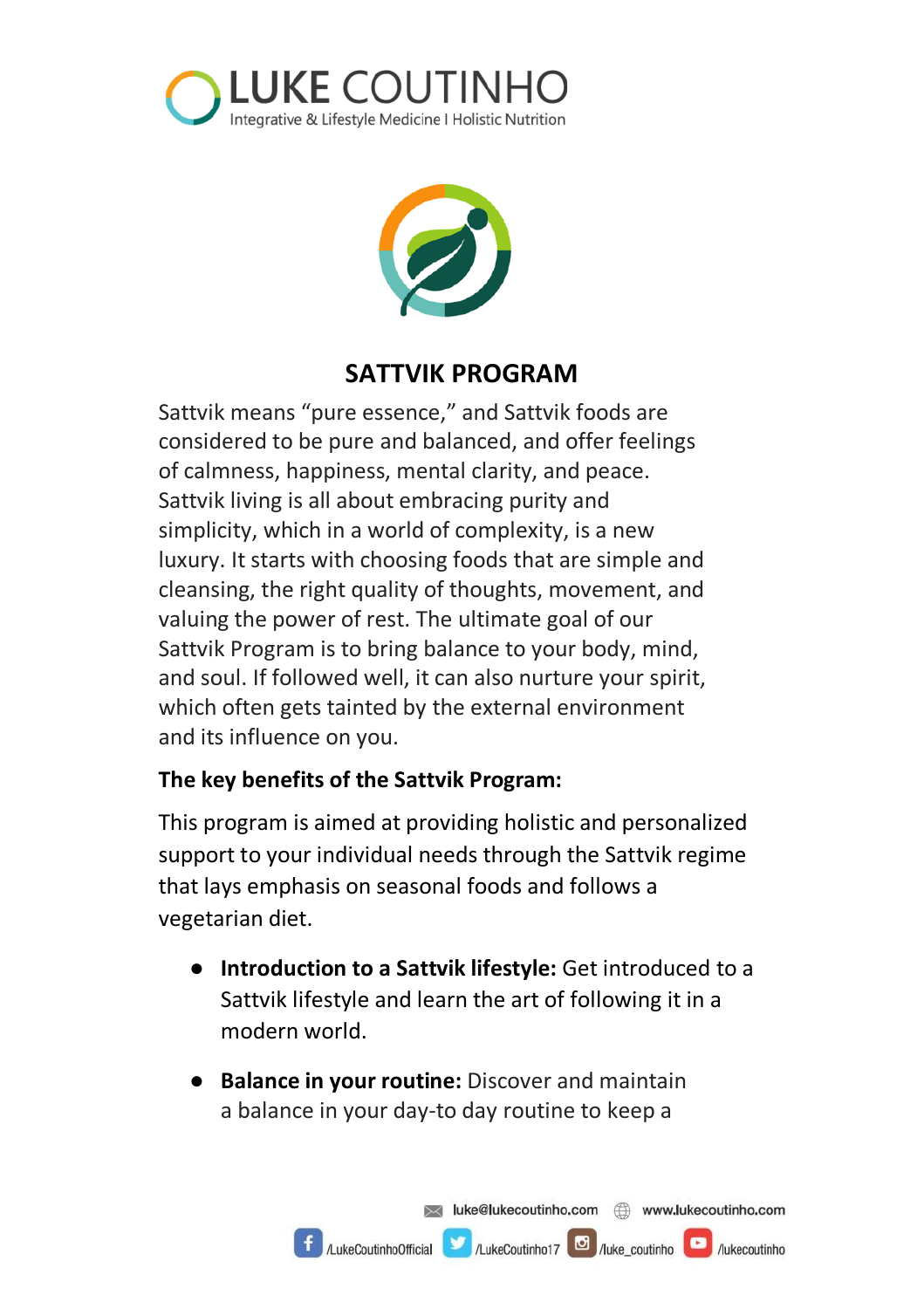

clear mind and improve your personal health and well-being.

- **Purification from inside out:** Purify your body, senses, and mind to attain sattva, which is a state of balance, harmony, peace, and tranquility.
- **Yogic practices to enhance your journey:** Get guidance from our yoga therapists tailored to your needs and learn tools and techniques that can help cultivate sattva.
- **Introduction to natural remedies:** Learn nature-inspired remedies to help address your health concerns.
- **Feedback and guidance by integrative nutritionists:** Receive personalized guidance by our nutritionists on your food logs.
- **Customizing your lifestyle as per your Sattva:**  Rebuild your lifestyle as per your sattva and commit yourself to making resolutions that are good for you, by making conscious choices of the food you eat, the time you go to bed, the exercise routines you follow, and the things you do to relax.

#### **Price and package options for the Sattvik Program**

#### **Program Description**

● Our integrative team of nutritionists and yoga experts create a customized plan and yoga sequence for you after studying your lifestyle,

AukeCoutinhoOfficial AukeCoutinho17 **C** Auke coutinho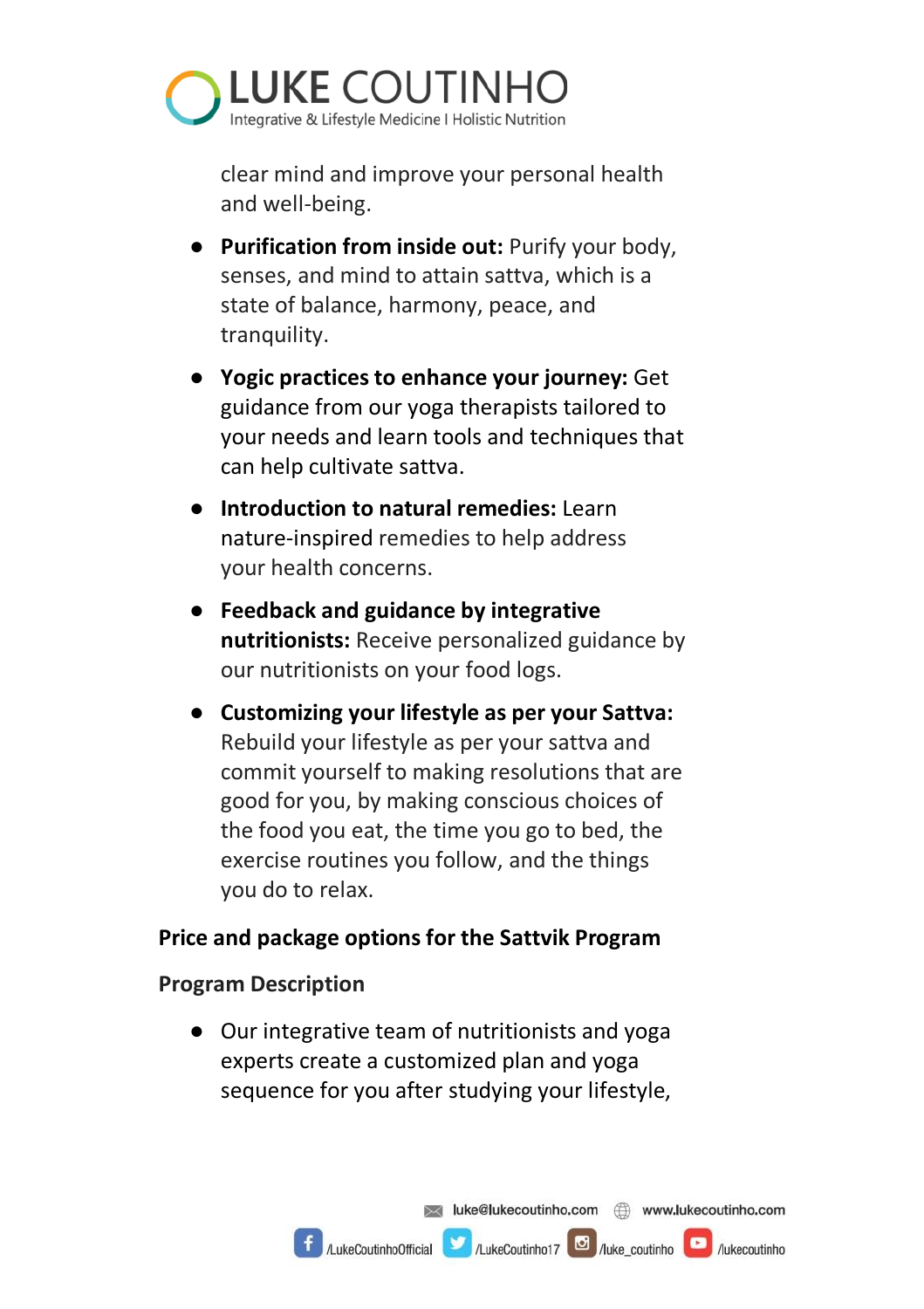

personal details, blood reports, and your health goals.

- Your coaching revolves around the four pillars of health that Luke strongly advocates: quality sleep, balanced nutrition, emotional detox, and adequate exercise (which includes yoga, breathing, and pranayama).
- A customized food plan is created by taking into consideration your condition, symptoms, body requirements, medications, work timings, availability of ingredients, allergies, and so on.
- Once your program ends, a one-time maintenance guideline document created by your nutritionist is shared with you.

**Please note that this is an online program and is open to participation from anyone globally.**

- Online chat support is available from Monday to Saturday, 9 a.m. to 7 p.m.
- Different time zones other than Indian Standard Time will be handled accordingly.
- The assigned team's responses will be based on their appointments, hospital rounds, calls, and meetings. They will respond at the earliest.
- The team is off on weekends and public holidays. In case of an emergency, feel free to contact us.

### **Package Features:**

- One video call is scheduled with a yoga expert at the start of the program where they will customize your yoga sequence.
- One video call is scheduled with the assigned nutritionist at the start of the program.

 $\left| \int_{\mathcal{A}} \mathcal{A} \right|$  /LukeCoutinho Official  $\left| \int_{\mathcal{A}} \mathcal{A} \right|$  /LukeCoutinho 17  $\left| \int_{\mathcal{A}} \mathcal{A} \right|$  /lukecoutinho  $\left| \int_{\mathcal{A}} \mathcal{A} \right|$  /lukecoutinho